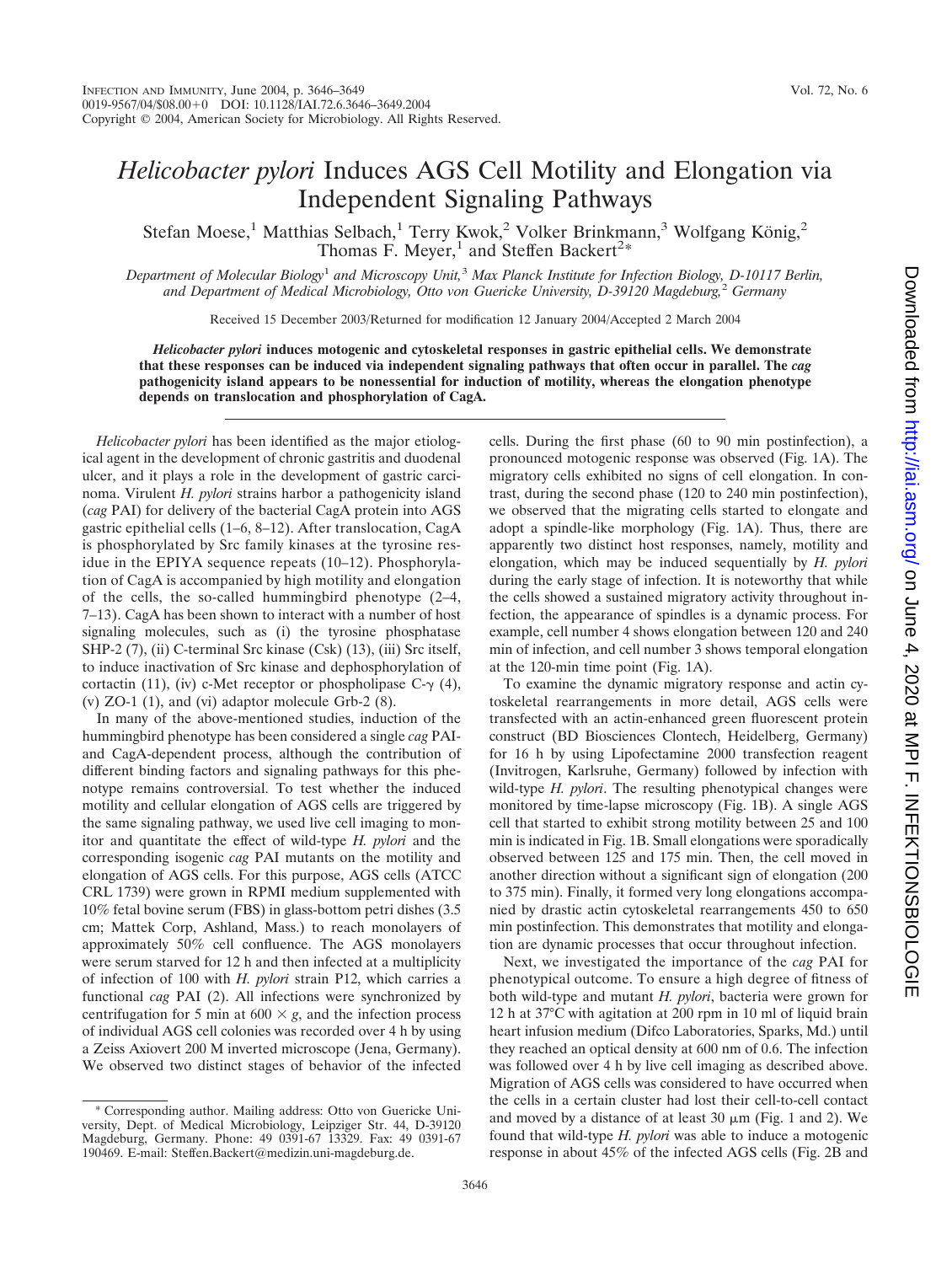

FIG. 1. Infection of AGS cells with *H. pylori* results in two early cellular phenotypes: the stimulation of migratory behavior and dramatic elongation of the host cells. (A) Single AGS cell colonies were investigated in a time course during infection with wild-type strain P12 by time-lapse phase-contrast microscopy as indicated. Cells shown are numbered 1 to 4. Arrows indicate those cells with significant elongation. (B) Investigation of the migratory behavior and dramatic elongation of a single AGS cell infected with *H. pylori* strain P1. The AGS cell marked by the arrows expresses a transfected actin-enhanced green fluorescent protein construct to monitor actin cytoskeletal rearrangements over 650 min of infection.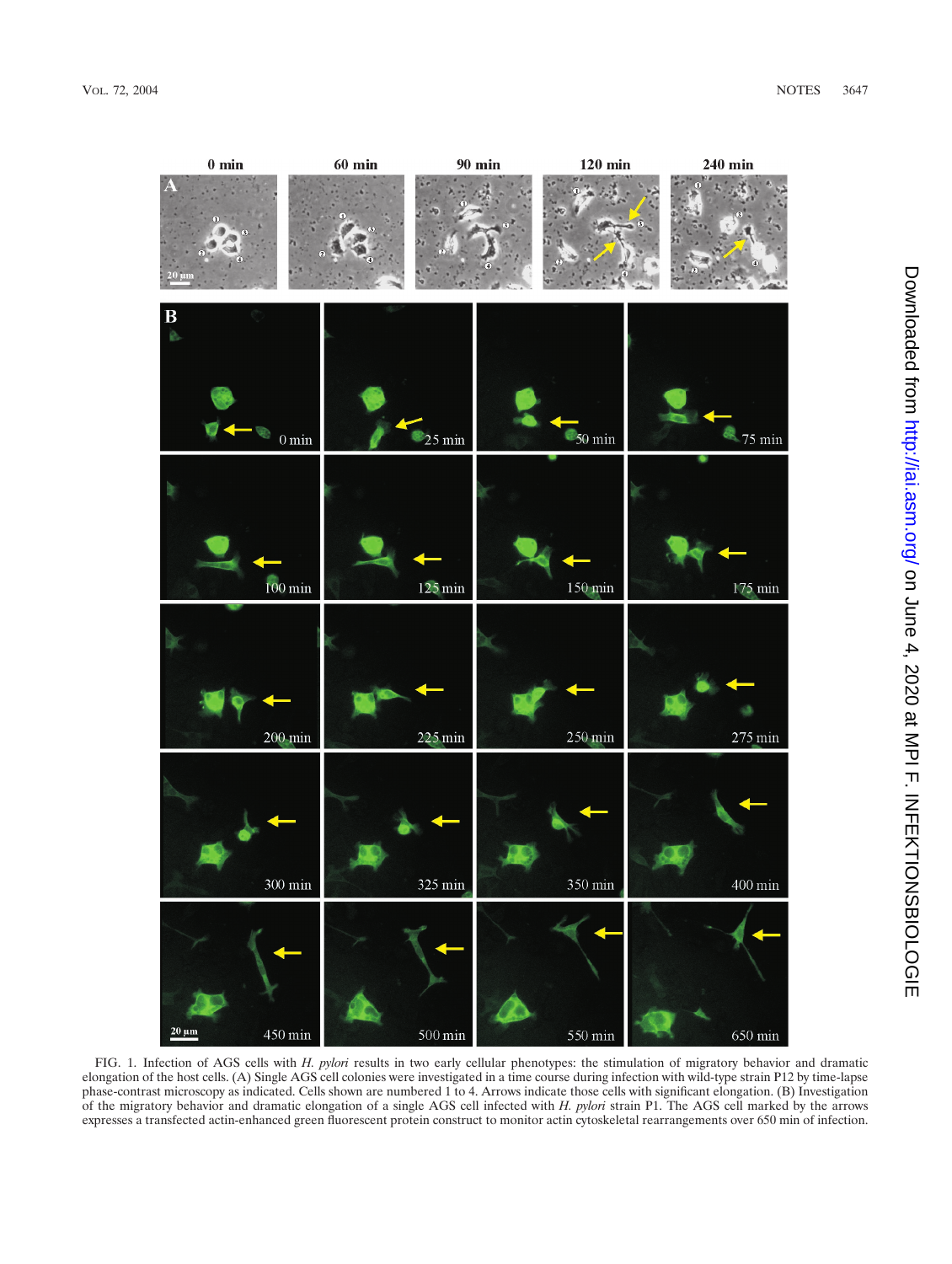

FIG. 2. Stimulation of migratory behavior and dramatic elongation of AGS cells with *H. pylori* strain P12 $\triangle$ *cagPAI* (A) and wild-type (wt) strain P12 (B). Single AGS cell colonies that were investigated in a time course by time-lapse phase-contrast microscopy are indicated. The *cag* PAI appears to be nonessential for induction of motility, whereas the elongation phenotype requires a functional *cag* PAI. (C) Noninfected AGS control cells showed none of the responses. PBS, phosphate-buffered saline.

3A; Table 1). Surprisingly, isogenic mutants lacking either individual *cag* PAI genes or the entire *cag* PAI were still able to induce a substantial stimulatory effect in more than 30% of the infected AGS cells (Fig. 2A and 3A; Table 1). Interestingly, similar results were obtained with either the *cagA* deletion mutant or *cagA* mutants carrying phenylalanine substitutions in the proposed tyrosine phosphorylation sites (Y122F, Y899F, or Y918F) and the major phosphorylation site (Y972F), which showed only slightly reduced motility rates (ca. 35 to 40%) compared to that of wild-type bacteria (Fig. 3A; Table 1). Thus, although we cannot discount at this stage a minor contribution of the *cag* PAI or translocated CagA itself to host cell signaling leading to a migratory response, the results strongly suggest that the major determinant for the induction of AGS cell motility is likely to be encoded outside the *cag* PAI.

Finally, we quantified the elongation phenotype of AGS cells upon infection with the same set of strains by counting the number of AGS cells which show thin, needle-like protrusions of 20 to 70  $\mu$ m in length (2, 9). Smaller protrusions (<10  $\mu$ m) that were also occasionally seen in the uninfected control cells were not counted. The results obtained (Fig. 2A and B and 3B; Table 1) show that in contrast to the *cag* PAI-independent induction of cellular motility, the elongation phenotype of infected AGS cells clearly depends on functional *cag* PAI genes as well as translocation and phosphorylation of CagA on tyrosine residue 972.



FIG. 3. Quantification of the motility (A) and elongation (B) phenotypes during infection of AGS cells with *H. pylori* wild type (wt) and *cag* PAI mutants. The infections were carried out with or without FBS as indicated. The Src kinase inhibitor PP2 was added 30 min prior to infection as indicated. A particular field of the coverslip was labeled and photographed before infection and at 4 h postinfection. One hundred cells were counted and evaluated from each photograph. The results are the means of three independent experiments. PBS, phosphate-buffered saline.

Further evidence for motility and elongation being two independent host cell responses came from two other observations. First, when the AGS cells were infected with *H. pylori* in the presence of FBS, we observed a drastic reduction in cellular motility (Fig. 3A) with minimal effect on elongation (Fig. 3B). This argues strongly that induction of a marked motility is not essential for the elongation phenotype. Second, the presence of pharmacological inhibitor PP2 (Merck, Schwalbach, Germany) at concentrations specific for Src family kinases (10, 12) blocked the elongation phenotype by inhibiting CagA phosphorylation on tyrosine 972 (Fig. 3B) (2), whereas it did not significantly affect the induction of motility (Fig. 3A; Table 1). Thus, different signaling seems to be essential for induction of cellular motility and elongation, respectively.

Taken together, our findings indicate that the induction of AGS motility and elongation are two independent events which often occur in parallel or shortly one after the other and are likely to be triggered by different signaling pathways. This conclusion is further supported by a recent study from our labs which reports on the characterization of clinical *H. pylori* isolates from 75 patients (3). Interestingly, we found three types of clinical isolates inducing the following phenotypes: (i) motility positive, elongation positive; (ii) motility positive, elongation negative; and (iii) motility negative, elongation negative. These findings strongly support the notion that the induction of motility and the induction of cellular elongation are two processes which can be triggered by different signaling